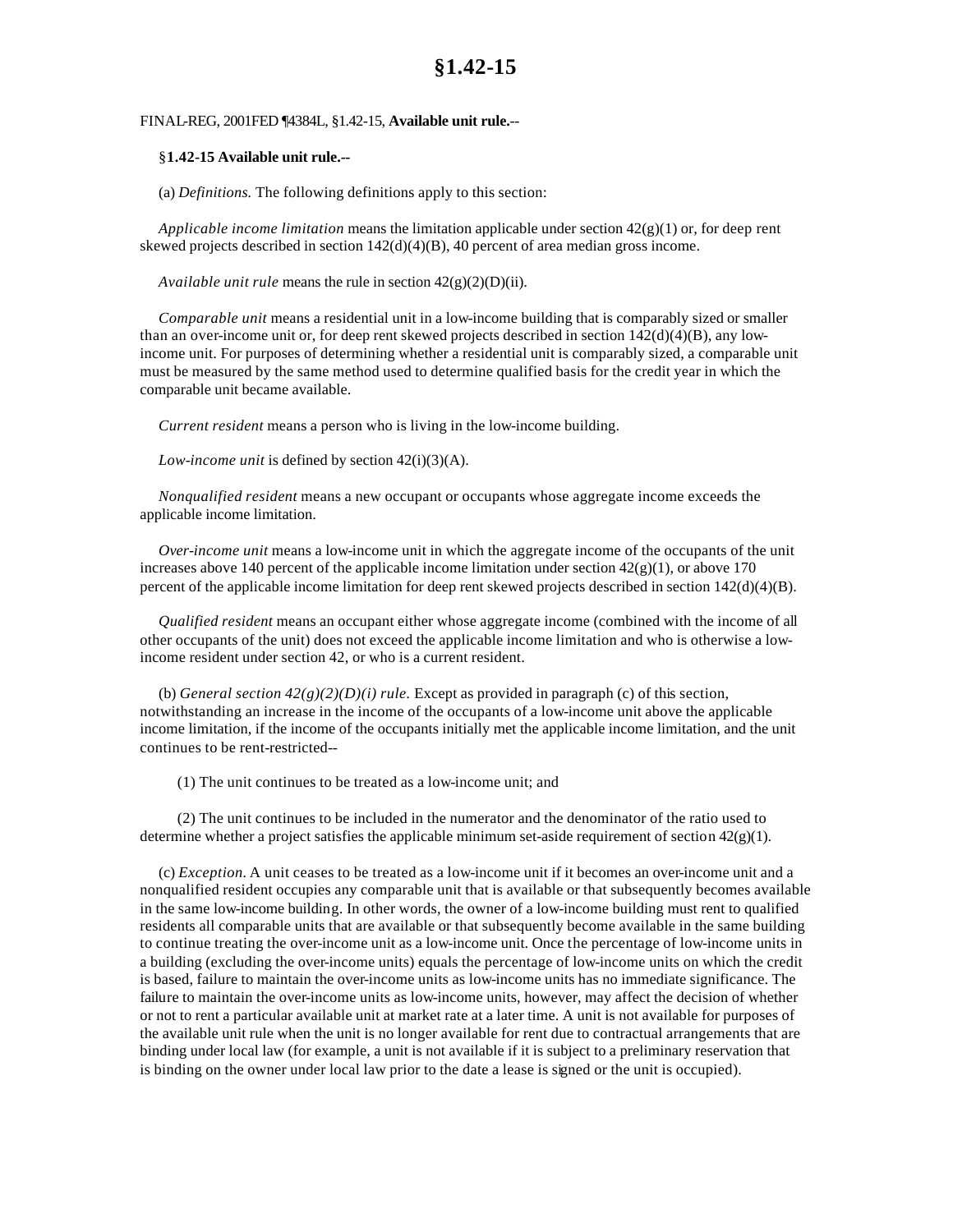## **§1.42-15**

(d) *Effect of current resident moving within building.* When a current resident moves to a different unit within the building, the newly occupied unit adopts the status of the vacated unit. Thus, if a current resident, whose income exceeds the applicable income limitation, moves from an over-income unit to a vacant unit in the same building, the newly occupied unit is treated as an over-income unit. The vacated unit assumes the status the newly occupied unit had immediately before it was occupied by the current resident.

(e) *Available unit rule applies separately to each building in a project.* In a project containing more than one low-income building, the available unit rule applies separately to each building.

(f) *Result of noncompliance with available unit rule.* If any comparable unit that is available or that subsequently becomes available is rented to a nonqualified resident, all over-income units for which the available unit was a comparable unit within the same building lose their status as low-income units; thus, comparably sized or larger over-income units would lose their status as low-income units.

(g) *Relationship to tax-exempt bond provisions.* Financing arrangements that purport to be exemptfacility bonds under section 142 must meet the requirements of sections 103 and 141 through 150 for interest on the obligations to be excluded from gross income under section 103(a). This section is not intended as an interpretation under section 142.

(h) *Examples.* The following examples illustrate this section:

*Example 1*. This example illustrates noncompliance with the available unit rule in a low-income building containing three over-income units. On January 1, 1998, a qualified low-income housing project, consisting of one building containing ten identically sized residential units, received a housing credit dollar amount allocation from a state housing credit agency for five low-income units. By the close of 1998, the first year of the credit period, the project satisfied the minimum set-aside requirement of section  $42(g)(1)(B)$ . Units 1, 2, 3, 4, and 5 were occupied by individuals whose incomes did not exceed the income limitation applicable under section  $42(g)(1)$  and were otherwise low-income residents under section 42. Units 6, 7, 8, and 9 were occupied by market-rate tenants. Unit 10 was vacant. To avoid recapture of credit, the project owner must maintain five of the units as low-income units. On November 1, 1999, the certificates of annual income state that annual incomes of the individuals in Units 1, 2, and 3 increased above 140 percent of the income limitation applicable under section  $42(g)(1)$ , causing those units to become over-income units. On November 30, 1999, Units 8 and 9 became vacant. On December 1, 1999, the project owner rented Units 8 and 9 to qualified residents who were not current residents at rates meeting the rent restriction requirements of section  $42(g)(2)$ . On December 31, 1999, the project owner rented Unit 10 to a market-rate tenant. Because Unit 10, an available comparable unit, was leased to a market-rate tenant, Units 1, 2, and 3 ceased to be treated as low-income units. On that date, Units 4, 5, 8, and 9 were the only remaining low-income units. Because the project owner did not maintain five of the residential units as low-income units, the qualified basis in the building is reduced, and credit must be recaptured. If the project owner had rented Unit 10 to a qualified resident who was not a current resident, eight of the units would be low-income units. At that time, Units 1, 2, and 3, the over-income units, could be rented to market-rate tenants because the building would still contain five low-income units.

*Example 2.* This example illustrates the provisions of paragraph (d) of this section. A low-income project consists of one six-floor building. The residential units in the building are identically sized. The building contains two over-income units on the sixth floor and two vacant units on the first floor. The project owner, desiring to maintain the over-income units as low-income units, wants to rent the available units to qualified residents. J, a resident of one of the over-income units, wishes to occupy a unit on the first floor. J's income has recently increased above the applicable income limitation. The project owner permits J to move into one of the units on the first floor. Despite J's income exceeding the applicable income limitation, J is a qualified resident under the available unit rule because J is a current resident of the building. The unit newly occupied by J becomes an over-income unit under the available unit rule. The unit vacated by J assumes the status the newly occupied unit had immediately before J occupied the unit. The over-income units in the building continue to be treated as low-income units.